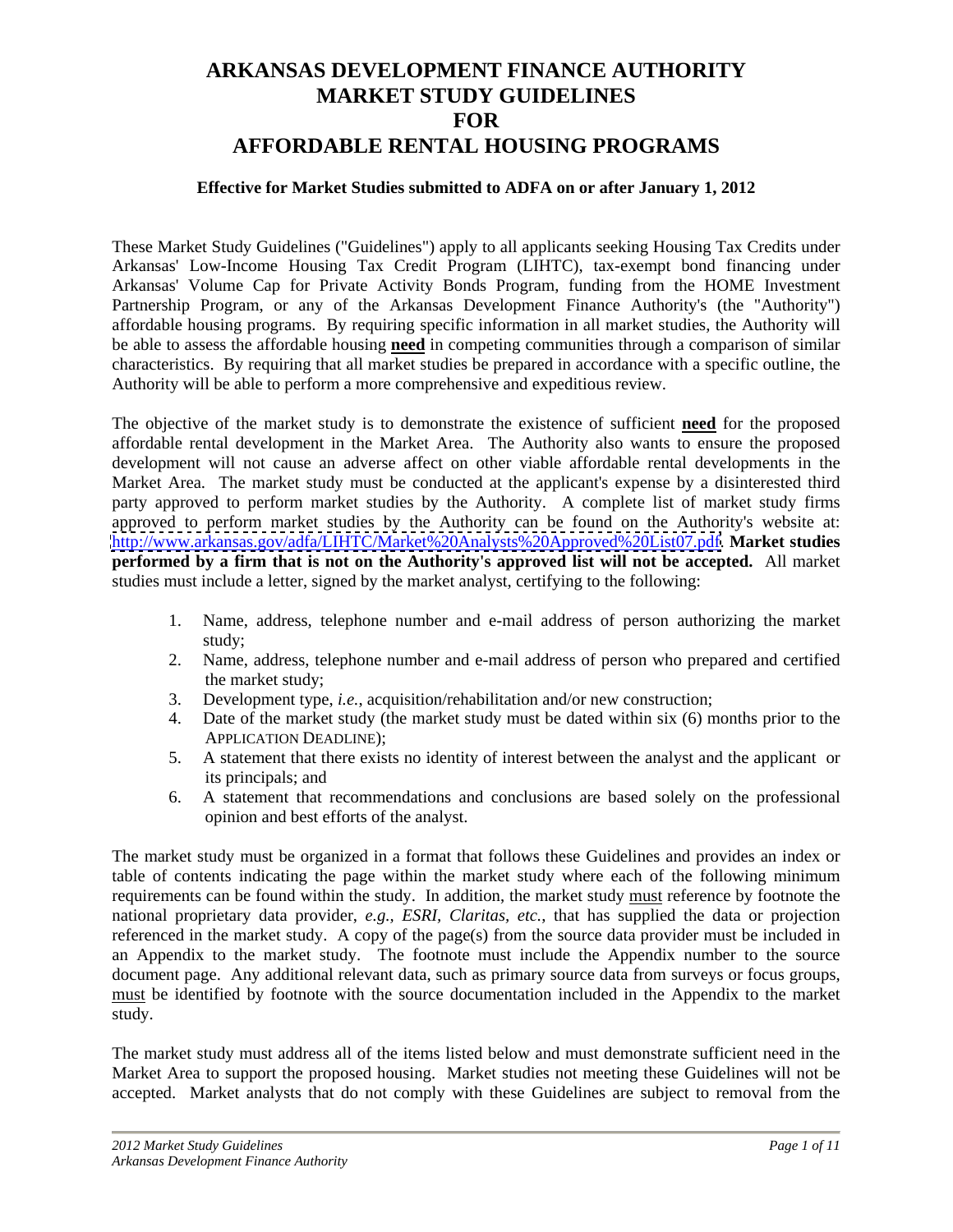Authority's approved list. These Guidelines establish the minimum requirements of the Authority. Market analysts are expected to include any additional information they consider relevant and necessary to the analysis.

# **I. Table of Contents**

- A. Each section of the market study must be identified with the corresponding page number.
- B. Any exhibit or chart within the market study must be numbered for easy reference.

## **II. Photographs**

All photographs should be labeled and placed in the section of the market study where referenced.

- A. Good, quality color photographs of the subject property must be included. The photographs must be properly labeled and include north, south, east and west orientations of the property with views of the neighborhood, surrounding neighborhoods, and street scenes.
- B. Rehabilitation properties must include photographs of each side of each building and on-site, community amenities.
- C. Photographs of all comparable developments in the Market Area are required. *See, "Comparable Units and Developments" below*.
- D. A map clearly identifying the location of the development is required. The map should also identify the following:
	- *i.* Existing and proposed comparable developments in the Market Area. The map should distinguish between LIHTC developments, USDA Rural Development developments, HUD developments, and conventionally financed developments; and
	- *ii.* Existing grocery stores, medical and/or pharmaceutical facilities, schools, public transportation and other service facilities in the Market Area. The map should identify each service facility and its nearest **driving** distance from the proposed development's location. *See, "Delineation of Market Area" below.*

#### **III. Executive Summary and Conclusions –** the following must be included:

- A. A concise description of the site and adjacent parcels, particularly neighborhood housing. The description must include the development's name, street address (if available), city, county, zip code and census tract number. Street by street directions to the development location must be provided beginning from the Arkansas State Highway or Interstate Highway closest to the development location.
- B. A statement of assumptions and limited conditions considered by the analyst.
- C. A brief summary of the development, including the type of construction (new and/or rehabilitation), number of buildings, number and type of units, proposed gross rents and population served.
- D. A brief description of the Market Area.
- E. A precise statement of the analyst's opinion of market feasibility including the prospect for long-term performance of the development given housing, demographic trends and economic factors. The statement must include a capture rate of the need for each unit type, based on the targeted income group determined by the gross rent for such unit, in the expected year of market entry.
- F. A summary of market related strengths and/or weakness which may influence the subject development's marketability, including but not limited to: compatibility with surrounding uses; the appropriateness of the subject development's location; service facilities; on-site amenities; off-site amenities and their driving distance from the development; units sizes and configurations; and number of units.
- G. A summary of all comparable developments which distinguishes existing and planned affordable housing developments by type and includes diving distance from the subject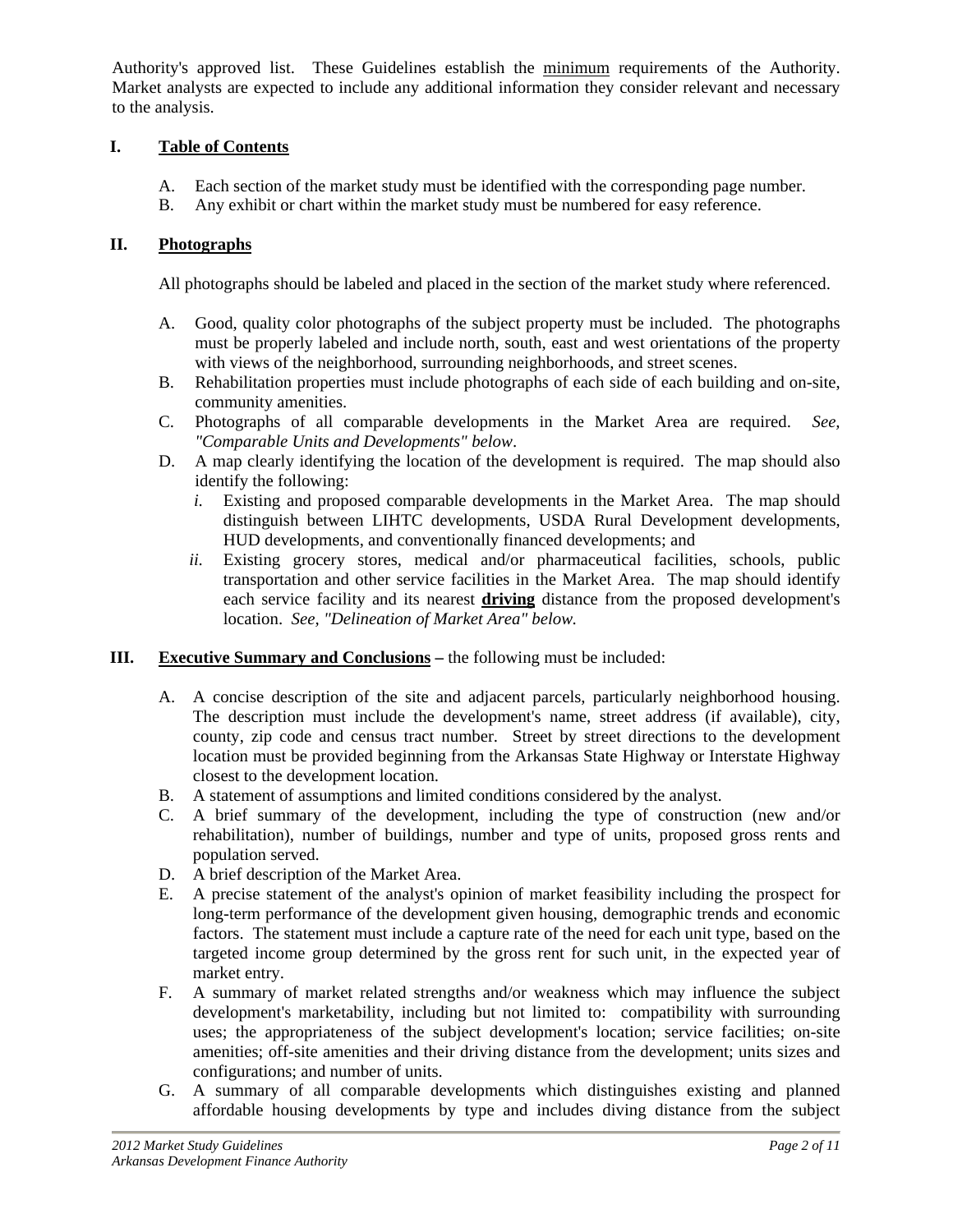development, population served, number of units by bedroom size, gross rent by unit size, service and on-site amenities.

- H. A precise statement of key conclusions reached by the analyst, supported by the data contained in the market study. These conclusions must include:
	- *i.* A summary of positive and negative attributes and issues that will affect the property's performance and lease-up, the analyst's observations that would mitigate or reduce any negative attributes, and any recommendations and/or suggested modifications to the proposed development;
	- *ii.* An evaluation of the proposed development, given the target population and market conditions. This evaluation should include market justification for the proposed development, including the proposed rents by unit and population type, estimated absorption rate, and should further evaluate the proposed unit, development, and on-site amenities given the market; and
	- *iii.* An objective review of past, present, and future demographic and economic trends in the defined Market Area and include an estimate of how the proposed development will be integrated into the Market Area based on existing and proposed comparable rental developments.
- **IV. Development Description** the following must be included:
	- A. A detailed description of the development location including closest streets, number of acres, site configuration, contiguous land use and zoning.
	- B. Total proposed development units and total tax credit units by: number of bedrooms, gross rent assigned by the applicant, income limit as a percent of the area median income as selected by the applicant, unit size in square feet, and utility allowances for tenant paid utilities.
	- C. Description of the development's target population and occupancy type (family; senior by type, *e.g.,* 55+ years, 62 years, USDA Rural Development ("RD"), or U.S. Department of Housing and Urban Development ("HUD"); assisted living; other supportive housing; etc.).
	- D. Projected date for development completion and start of lease-up.
	- E. Tenant paid utility schedule and source of that schedule.
	- F. Description of: the number of buildings, design (walk-up, elevator, single-family detached, etc.), and number of stories, unit and common amenities, and number of parking spaces.
	- G. For rehabilitation proposals, current occupancy levels, current rents, identification of any existing assisted housing program.
- **V. Delineation of Market Area** the following must be included:
	- A. An identification of the geographic Market Area by census tracts, jurisdictions, street names, or other geography forming the boundaries from which potential renters will be drawn (include a map which clearly delineates the Market Area). The analyst must provide a reasonable rationale for the Market Area taking into account political and natural boundaries, experience of comparable rental housing developments in the Market Area, and socioeconomic characteristics.
	- B. A driving distance map of the suggested Market Area that identifies:
		- *i.* the proposed development;
		- *ii.* all comparable rental properties;
		- *iii.* closest medical/pharmaceutical facility;
		- *iv.* closest full-service grocery store (do not include convenience stores);
		- *v.* schools; and
		- *vi.* public transportation.
	- C. Description of current site characteristics, including:
		- *i.* topography, *e.g.*, grade, low-lying area, flood plain, or wetlands;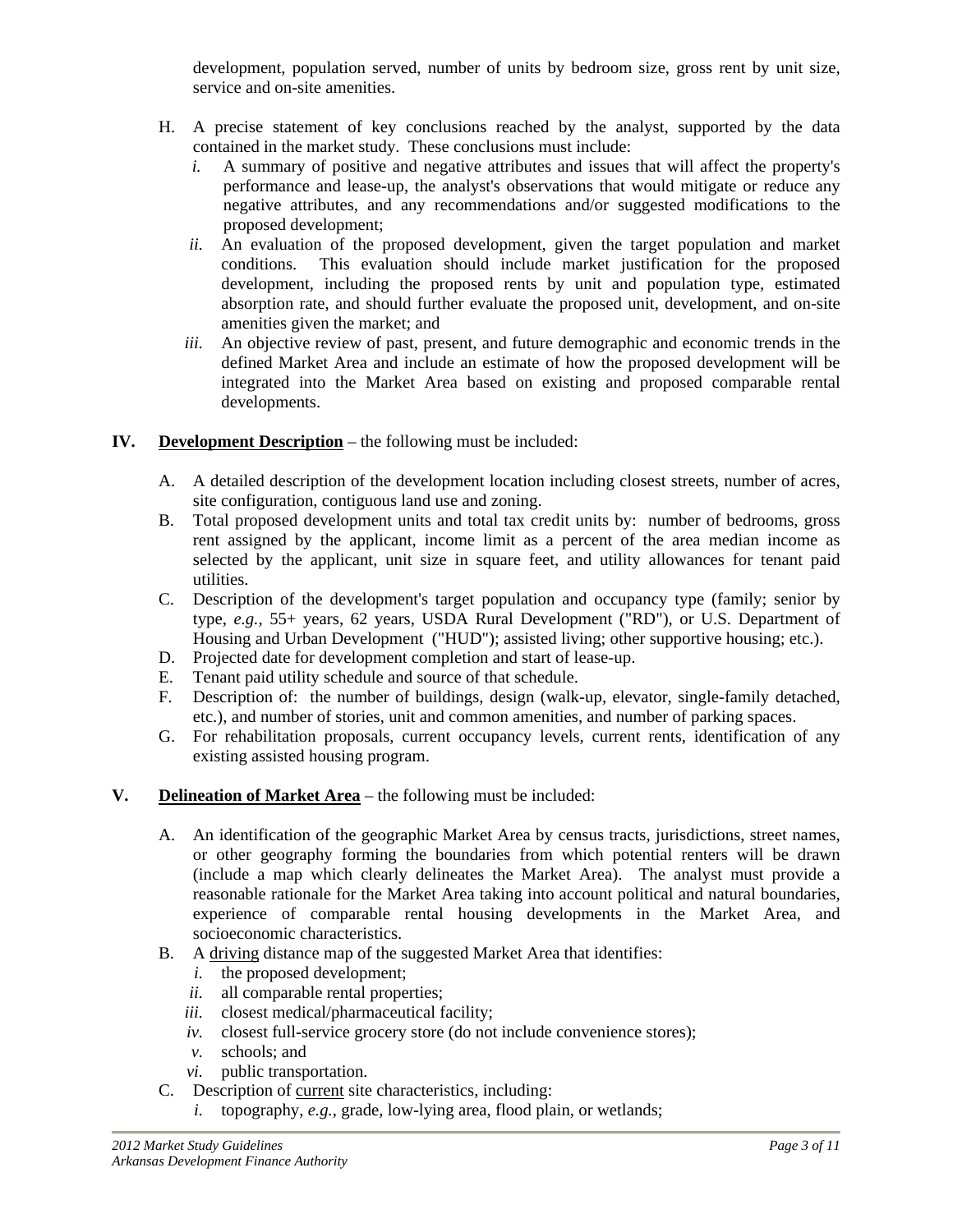- *ii.* proximity in feet to nuisances, *e.g.*, railroad tracks, major highways/interstates, manufacturing/production plants; and
- *iii.* environmental issues.
- **VI. Market Area Economy** except independent senior, assisted living, and supportive housing for disabled persons' developments, the following information regarding the Market Area must be included:
	- A. Employment by industry type, *i.e.*, manufacturing, service, finance, or government.
	- B. Major current employers and any anticipated expansion, reduction or closure. The analyst must provide workforce numbers and anticipated incomes as relevant to the development's targeted income group(s);
	- C. New major employers known, as evidenced by proper documentation, to be locating in the Market Area prior to the expected year of market entry for such development. The analyst must provide workforce numbers and anticipated incomes as relevant to the development's targeted income group(s);
	- D. Employment growth for each of the seven (7) years prior to the expected year of market entry for such development; and
	- E. Unemployment rate for each of the seven (7) years prior to the expected year of market entry for such development.

## **VII. Demographic Data**

All proposals shall provide the following demographic information for the Market Area. The information must be provided for: 1) Most recent census year (use as baseline data); 2) the fifth  $(5<sup>th</sup>)$  year following the baseline year; 3) the calendar year of the application; and 4) the expected calendar year of market entry for such development. The market study must reference by footnote and appendix the national proprietary data provider that has supplied the demographic data and projections used by the market analyst. A copy of the page(s) from the source data provider must be included in the appendix to the market study.

#### A. Population Trends

- *i.* Total population;
- *ii.* Population by age group;
- *iii.* Number of senior and non-senior (senior developments only); and
- *iv.* Other special needs population by age group
- B. Household Trends
	- *i.* Total number of households;
	- *ii.* Households by tenure; that is, the number of owner and renter households;
	- *iii.* For senior developments, separately designate senior households by tenure and senior type, *i.e.*, 55+ years, 62 years, RD, HUD;
	- *iv.* For assisted living developments, separately designate households by tenure and type;
	- *v.* Other special needs households, *e.g., disabled*, separately designate households by tenure and type; and
	- *vi.* Average household size by tenure.
- C. Income Trends
	- *i.* Estimate of household incomes in \$10,000 increments by household size and tenure;
	- *ii.* For senior developments, separately designate senior household incomes by tenure and senior type, *i.e.*, 55+ years, 62 years, RD, or HUD;
	- *iii.* For assisted living developments, separately designate household incomes by tenure and type; and
	- *iv.* Other special needs households, *e.g., disabled*, separately designate household incomes by tenure and type.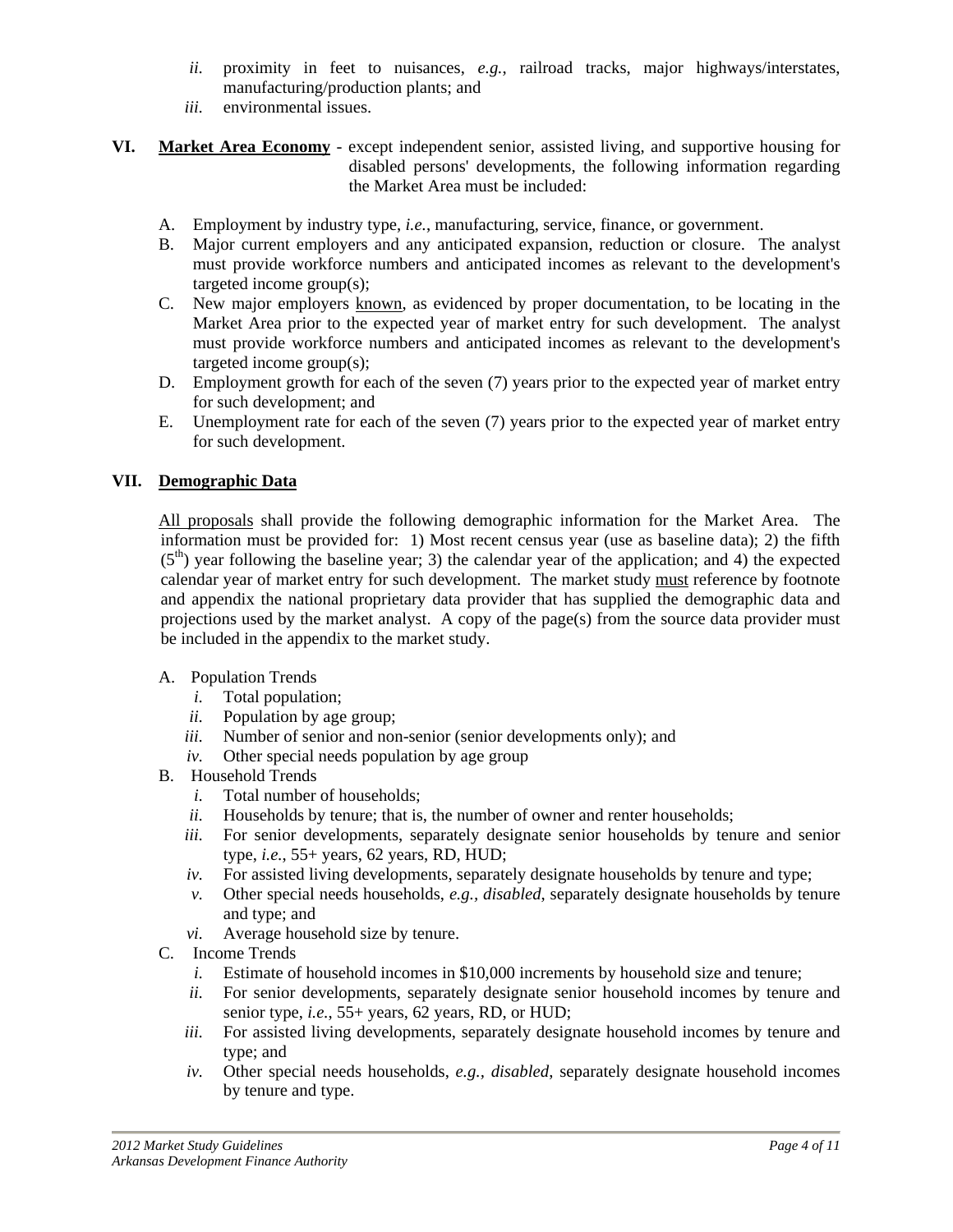Independent Senior Housing proposals. The data for independent senior housing must be based

upon the type of senior housing proposed, *i.e.*, 55+ years, 62 years, RD, or HUD.<br>Assisted Living Housing proposals. The data must be based upon households, a member of which meets the medical criteria set forth in Section 26205II. of the Medical Services Policy Manual for the Arkansas Department of Human Services.<sup>1</sup> Households, a member of which is at least 75 years old, will be assumed to have a member that meets the medical criteria set forth in Section 26205II. of Medical Services Policy Manual for the Arkansas Department of Human Services.

Supportive Housing for Disabled Persons proposals. The data must be based upon those households, a member of which is disabled as defined by HUD, that are intended to be served by the development. The market analyst must identify the disabled population the development intends to serve directly taking into account and identifying the design and construction of the development and the supportive services to be offered by the development which meet the needs of the disabled population to be served.

#### **VIII. Need Analysis**

In preparing its analysis of the need for the proposed development in the Market Area, it is the responsibility of the market analyst to be aware of the applicable income and gross rent restrictions and requirements of the applicable affordable housing assistance program (*e.g. LIHTC, HOME, Tax-exempt bond)*. Need must be calculated using an income range based upon: 1) the minimum annual income of eligible households (the amount of income a household must make in order for no more than 30% of its annual income to be utilized for payment of the annual proposed gross rent set for the unit size *(e.g. 0-bedroom; 1-bedroom; 2-bedrooms, etc.)* and type *(e.g., LIHTC, HIGH-HOME, LOW-HOME, Tax-exempt bond, Market Rate)*); and (2) the maximum annual income a household can make for the unit size and type and still be income-eligible under the applicable program restrictions and restrictions as represented in applicant's application to ADFA,

i.e., 30% or 50% of area median income restricted units per the application's representations. The percentage of annual household income that can be used to determine the minimum annual household income amount, based upon the gross rent set for the unit,<sup>2</sup> is **thirty percent** (30%).<sup>3, 4</sup> The maximum annual household income amount that can be taken into account for the restricted units in the development is the maximum annual household income allowed for the targeted income group, *e.g., 30%, 50% or 60% of the area median income,* for the unit type*(e.g., LIHTC, HIGH-HOME, LOW-HOME, Tax-exempt bond, Market Rate)* based upon two (2) persons per bedroom.<sup>5</sup> However, the maximum annual household income for efficiency units with "0" bedrooms must be based upon a one (1) person household.

<sup>&</sup>lt;sup>1</sup> The following links to Section 26205II. of the Medical Services Policy Manual for the Arkansas Department of Human Services: <http://www.arkansas.gov/dhs/webpolicy/Medical%20Services/MS%2026000.htm#MS%2026205>

<sup>&</sup>lt;sup>2</sup> The gross rent for the affordable units in the development is that amount restricted for the unit type by law, *e.g.*,  $(e.g., LIHTC, HIGH-HOME, LOW-HOME, Tax-exempt, Market Rate)$ .

<sup>&</sup>lt;sup>3</sup> This percentage is based upon Section  $42(g)(2)(A)$  of the Internal Revenue Code and HUD's statement that: "The generally accepted definition of affordability is for a household to pay no more than 30 percent of its annual income on housing. Families who pay more than 30 percent of their income for housing are considered cost burdened and may have difficulty affording necessities such as food, clothing, transportation, and medical care."

The percentage must be applied for both affordable and market rate units.<br><sup>4</sup> If the development will have a rental assistance contract, the minimum annual household income amount is \$0.00 for those units receiving the rental assistance. The market analyst must describe the terms of the rental assistance

contract **and identify which units will receive the rental assistance contract**. <sup>5</sup> Arkansas Code Annotated § 16-123-307(c)(3) provides: "An occupancy limitation of two (2) persons per bedroom residing in a dwelling unit shall be presumed reasonable in this state or any political subdivision of this state."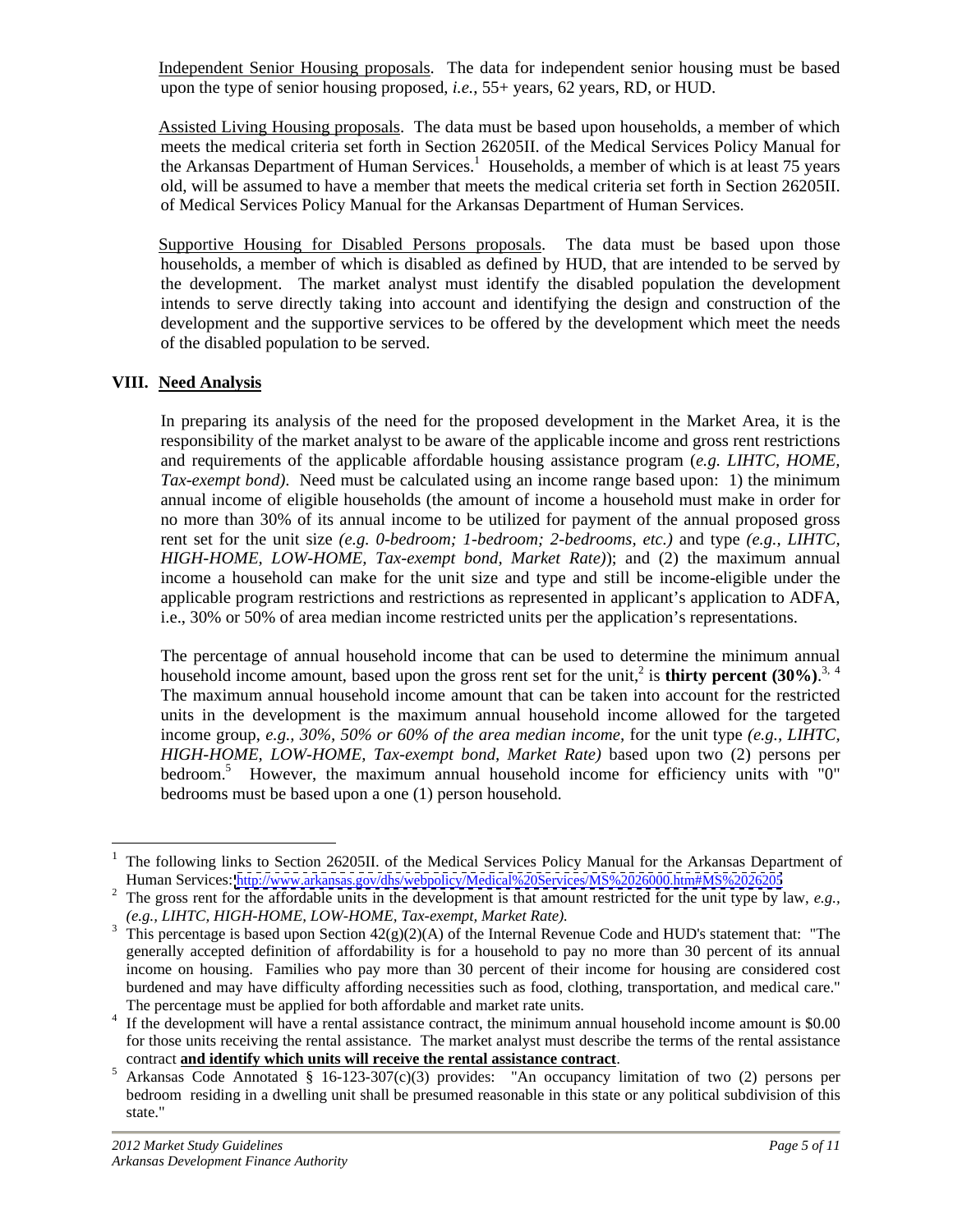A separate need analysis must be performed for each group of units in the development of the same:

- A. Type *(e.g., LIHTC, HIGH-HOME, LOW-HOME, Market Rate)*;
- B. Gross rent;
- C. Targeted income group *(e.g., 30%, 50% or 60% of the area median income)*; and
- D. Bedroom size.

Income eligible households cannot be double counted, meaning, an income eligible household cannot be taken into account in the need analysis of more than one of the group of units in the development. The market analyst must distribute income eligible households, which overlap into more than one group of units, by: 1) pro-rating among those groups, or 2) among those groups on a reasonable basis as identified and explained by the market analyst.

All rents utilized by the market analyst and on which the market study is premised, must equal the amount of assumed rents for each unit type (or, for each unit, if assumed rents vary within a unit type) set forth in the application for housing tax credits. Each need analysis must be based upon the following components:

- A. Family Developments the sum of:
	- *i.* Income eligible renter households projected to move into the market area the calendar year of market entry for such development;<sup>6</sup> and and
	- *ii.* Existing income eligible renter households, as of the calendar year of market entry for such development, that have any one of the following housing problems:
		- a) Rent over-burdened, meaning the household is paying more than 30% of its annual income to gross rent; or
		- b) Overcrowded, meaning the household has 1.01 or more persons per room living in the unit; or
		- c) Living in sub-standard housing unit, meaning unit does not have complete kitchen or plumbing facilities.
- B. Independent Senior Developments the sum of:
	- *i.* Income eligible renter households projected to move into the market area the calendar year of market entry for such development;
	- *ii.* Existing income eligible renter households, as of the calendar year of market entry for such development, that have any one of the following housing problems:
		- a) Rent over-burdened, meaning the household is paying more than 30% of its annual income to gross rent; or
		- b) Overcrowded, meaning the household has 1.01 or more persons per room living in the household; or
		- c) Living in sub-standard housing units, meaning unit does not complete kitchen or plumbing facilities; and
- *iii.* Income eligible senior homeowners likely to convert to renters. This category may only be included if the market analyst has surveyed all existing affordable senior renter developments in the market area and determined that percentage of current households in those developments whose tenants were homeowners immediately prior to leasing in the senior development at which they currently live.<br>
C. Assisted Living Developments – the sum of:
- 

 <sup>6</sup> The market analyst cannot include households under categories identified as "leakage" or "spill-over" for areas outside the Market Area. Categories of this type should be included in the households projected to move into the Market Area.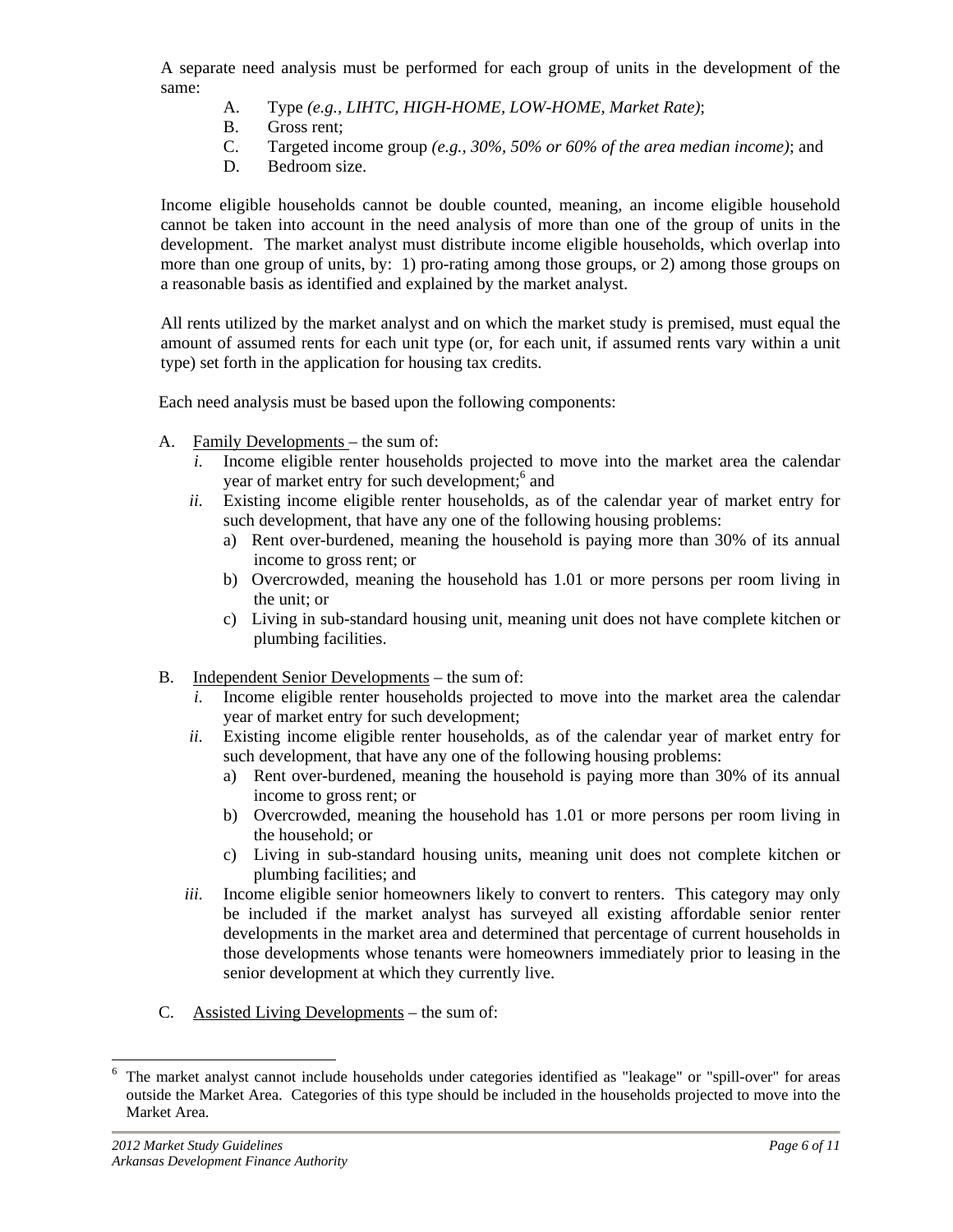- *i.* Income eligible households, a member of which meets the medical criteria set forth in Section 26205II. of the Medical Services Policy Manual for the Arkansas Department of Human Services, that are projected to move into the market area the calendar year of market entry for such development;
- *ii.* Income eligible households, a member of which is at least 75 years old, that are projected to move into the market area the calendar year of market entry for such development;
- *iii.* Existing income eligible households, not living in an existing assisted living facility, a member of which meets the medical criteria set forth in Section 26205II. of Medical Services Policy Manual for the Arkansas Department of Human Services;
- *iv.* Existing income eligible households, not living in an existing assisted living facility, a member of which is at least 75 years old; and
- *v.* Existing income eligible households, living in an existing assisted living facility, but are rent over-burdened, meaning the household is paying more than 30% of its annual income to gross rent.
- D. Supportive Housing for Disabled Persons Developments the sum of:
	- *i.* Income eligible households, a member of which is disabled and need housing and supportive services to be provided by the development, that are projected to move into the market area the calendar year of market entry for such development;
	- *ii.* Existing income eligible households, a member of which is disabled but not living in a supportive housing development; and
	- *iii.* Existing income eligible households a member of which is disabled and living in a supportive housing development but are rent over-burdened, meaning the household is paying more than 30% of its annual income to gross rent.

E. All market studies shall utilize December 31 of the year that is two (2) years from the anticipated year of allocation as the market entry date of the development, i.e., December 31, 2014 shall be the assumed market entry date for all proposed developments applying for credits in 2012. An alternate market entry date(s) may be included in the study, but December <sup>31</sup> of the second year must be included in the market study.

**Capture Rate**. Each needs analysis must calculate the Capture Rate of its group of units from the "net" number of households in the Market Area that are income eligible and in need of the housing proposed. The Capture rate is determined by dividing the number of units in the proposed group of units by the "net" number of households in the Market Area in need of the housing proposed. The "net" number of households is determined by subtracting: 1) existing, vacant comparable units in the Market Area, 2) proposed comparable units in the Market Area that have not yet been placed in service, and 3) in the case of rehabilitation developments, current households that will not be eligible to remain in the development; from the number of households determined to need the proposed housing in the Market Area. "Comparable units" are those units with comparable gross rents, bedroom size and purpose *(e.g. family, senior, assisted living, supportive housing)* as those proposed in the development. If the market analyst excludesany comparable, vacant unit from the "net" number of households, the market analyst must give a detailed, but concise, explanation for the exclusion.

**Format**. A format similar to the following should be used to summarize the results of each needs analysis:

| Summary of need for 3-1br at 30% income level:                            |                                           |  |
|---------------------------------------------------------------------------|-------------------------------------------|--|
| $\blacksquare$ Total income eligible households (p. 61 of market study):  |                                           |  |
| $\sim$ 29.8% of households are renters (p. 23 of market study):           |                                           |  |
| $\bullet$ 49.1% are rent overburdened households (p. 67 of market study): |                                           |  |
|                                                                           | Net number of income eligible households: |  |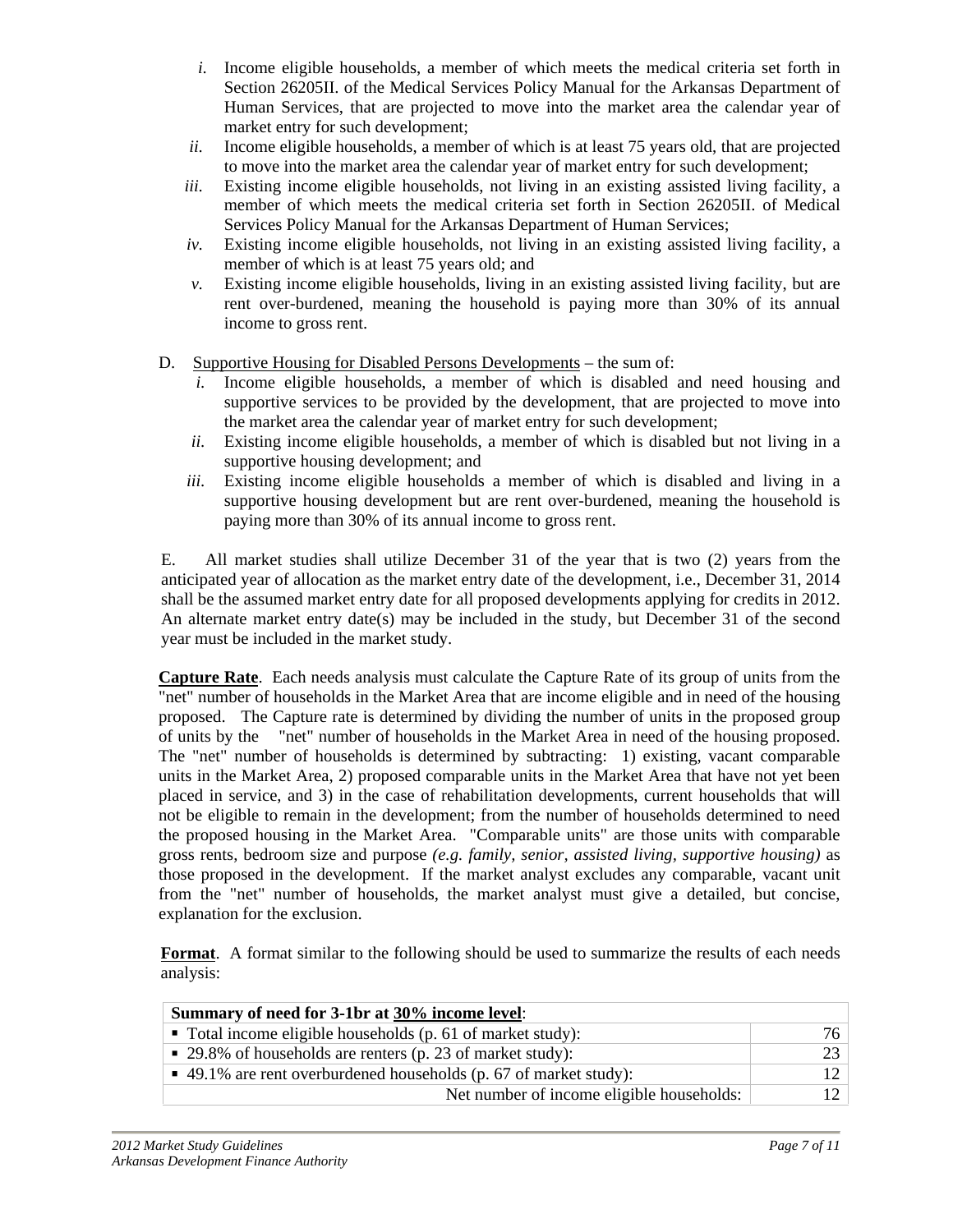| Capture rate $(3/12)$ :                                                               | 25%    |
|---------------------------------------------------------------------------------------|--------|
| Summary of need for 5-2br at 50% income level (LOW-HOME):                             |        |
| $\blacksquare$ Total income eligible households (p. 61 of market study):              |        |
| • 29.8% of households are renters (p. 23 of market study):                            |        |
| $\sim$ 49.1% are rent overburdened households (p. 67 of market study):                |        |
| Less vacant comparable units (Fayetteville; Springdale, Arkansas)                     |        |
| Net number of income eligible households:                                             |        |
| Capture rate $(13/89)$ :                                                              | 14.61% |
| Summary of need and demand for 7-3br at 60% income level (HIGH-HOME):                 |        |
| $\bullet$ Total income eligible households (p. 61 of market study):                   |        |
| $\approx$ 29.8% of households are renters (p. 23 of market study):                    |        |
| $\sim$ 49.1% are rent overburdened households (p. 67 of market study):                |        |
| Net number of income eligible households:                                             |        |
| Capture rate $(7/23)$ :                                                               | 30.43% |
| Summary of need and demand for 12-3br at 60% income level:                            |        |
| $\bullet$ Total income eligible households (p. 61 of market study):                   |        |
| $\approx$ 29.8% of households are renters (p. 23 of market study):                    |        |
| $\blacktriangleright$ 49.1% are rent overburdened households (p. 67 of market study): |        |
| Income eligible households projected to move in year of market entry:                 |        |
| Net number of income eligible households:                                             |        |
| Capture rate $(12/49)$ :                                                              | 24.499 |

The point distribution based upon the capture rate must be by a weighted average. The following is the point distribution based upon capture rate:

| 14 points<br>13 points<br>12 points<br>11 points<br>10 points<br>9 points<br>8 points<br>7 points<br>6 points<br>5 points<br>4 points<br>3 points<br>2 points<br>1 point<br>0 points | Equal to or greater than 20 | 15 points |  |
|--------------------------------------------------------------------------------------------------------------------------------------------------------------------------------------|-----------------------------|-----------|--|
|                                                                                                                                                                                      | $21-25$                     |           |  |
|                                                                                                                                                                                      | $26 - 30$                   |           |  |
|                                                                                                                                                                                      | $31 - 35$                   |           |  |
|                                                                                                                                                                                      | $36-40$                     |           |  |
|                                                                                                                                                                                      | $41 - 45$                   |           |  |
|                                                                                                                                                                                      | $46 - 50$                   |           |  |
|                                                                                                                                                                                      | $51-55$                     |           |  |
|                                                                                                                                                                                      | 56-60                       |           |  |
|                                                                                                                                                                                      | 61-65                       |           |  |
|                                                                                                                                                                                      | 66-70                       |           |  |
|                                                                                                                                                                                      | 71-75                       |           |  |
|                                                                                                                                                                                      | 76-80                       |           |  |
|                                                                                                                                                                                      | 81-85                       |           |  |
|                                                                                                                                                                                      | 86-90                       |           |  |
|                                                                                                                                                                                      | 91 or greater               |           |  |

Based upon the above example, the weighted average point distribution would be as follows:

Three 1-bedroom at 30% AMI:

3 units  $/ 35$  total units = 0.0857142  $*$  14 points = 1.20 points

Five 2-bedroom at 50% AMI:

5 units  $/ 35$  total units = 0.1428571  $* 15$  points = 2.14 points

Seven 3-bedroom at 60% AMI: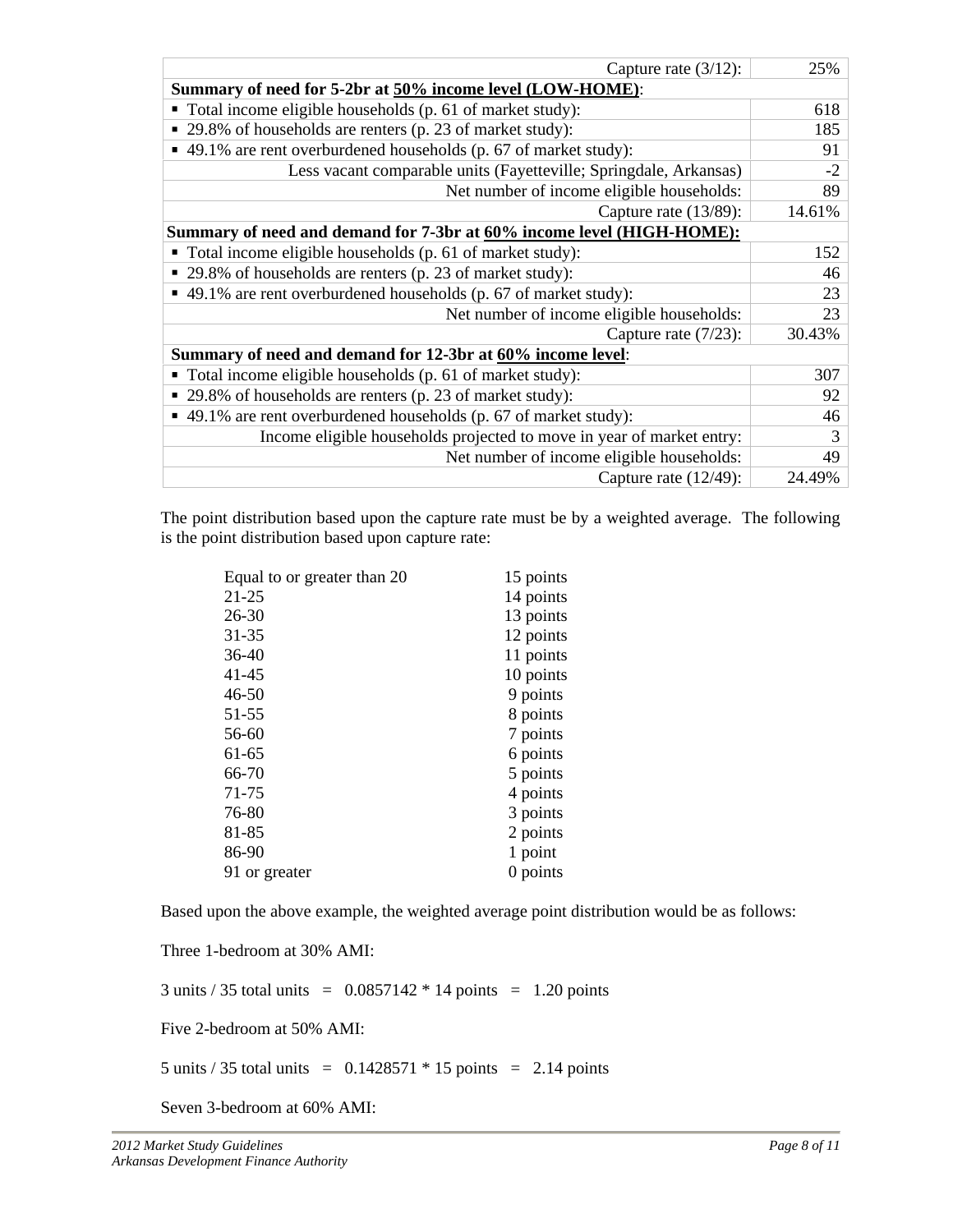7 units  $/ 35$  total units = 0.20  $* 13$  points = 2.6 points

Twelve 3-bedroom at 60% AMI:

12 units  $/ 35$  total units = 0.3428571  $*$  14 points = 4.80 points

Total points for market need:

1.20 2.14 2.60 4.80 10. 74, rounded to **11 points**

#### **IX. Absorption Period**:

The market study should define and justify the Absorption Period for the development. The Absorption Period is considered to start as soon as the first units are released for occupancy. The analysis must provide an estimate of the time required to reach 95% occupancy. The absorption period determination should consider, but is not limited to, such factors as the overall estimate of new household growth, the available supply of comparable units, observed trends in the absorption of comparable units, and the availability of rent subsidies.

#### **X. Comparable Units and Developments**

The market study must identify all comparable units and developmentsin the Primary Market Area. The following information must be included for each comparable development. There is no minimum or maximum number of comparable developments as all such developments must be included. Do not omit any comparable development or information for a comparable development because of lack of information. Information that is not available must be noted with a "N/A" with an explanation as to why the information was not obtainable. Market analysts must make all reasonable efforts to obtain information from developments within the Market Area. ADFA shall not consider market studies to comply with the Market Study Guidelines if an unreasonable number of such developments are designated "N/A."

- Color photograph(s) of Comparable Development Amenities (unit and common)
- Development Name **Appliances Constanting Appliances Constanting Appliances**
- Development Address **Conserversity** Development Address **Conserversity** Development Address
- Development Telephone Number Security Features
- Distance from Subject **Constant Constant Constant Constant Constant Constant Constant Constant Constant Constant Constant Constant Constant Constant Constant Constant Constant Constant Constant Constant Constant Constant C**
- 
- Purpose (*e.g., family, senior, assisted living, supportive housing)*
- 
- 
- 
- 
- 
- Current Occupancy Rate Waiting List (by unit type)
	- Development Type (*LIHTC, HOME, MARKET RATE)*
- Chart/Table outlining: unit type *(e.g., LIHTC, HIGH-HOME, LOW-HOME, Market Rate);* number of units per unit type; number of bedrooms and bathrooms per unit type; square footage for each unit type; rent for each unit type; vacancies per unit type and current vacancy rate per unit type. Totals for each column must be included.

All units within the Primary Market Area that charge rents comparable to the proposed developments that is the basis of the market study shall be included in the analysis of comparable units, regardless of type of financing. Units with comparable rents, with the Primary Market Area, shall not be excluded because such units differ from the proposed units in bedroom size by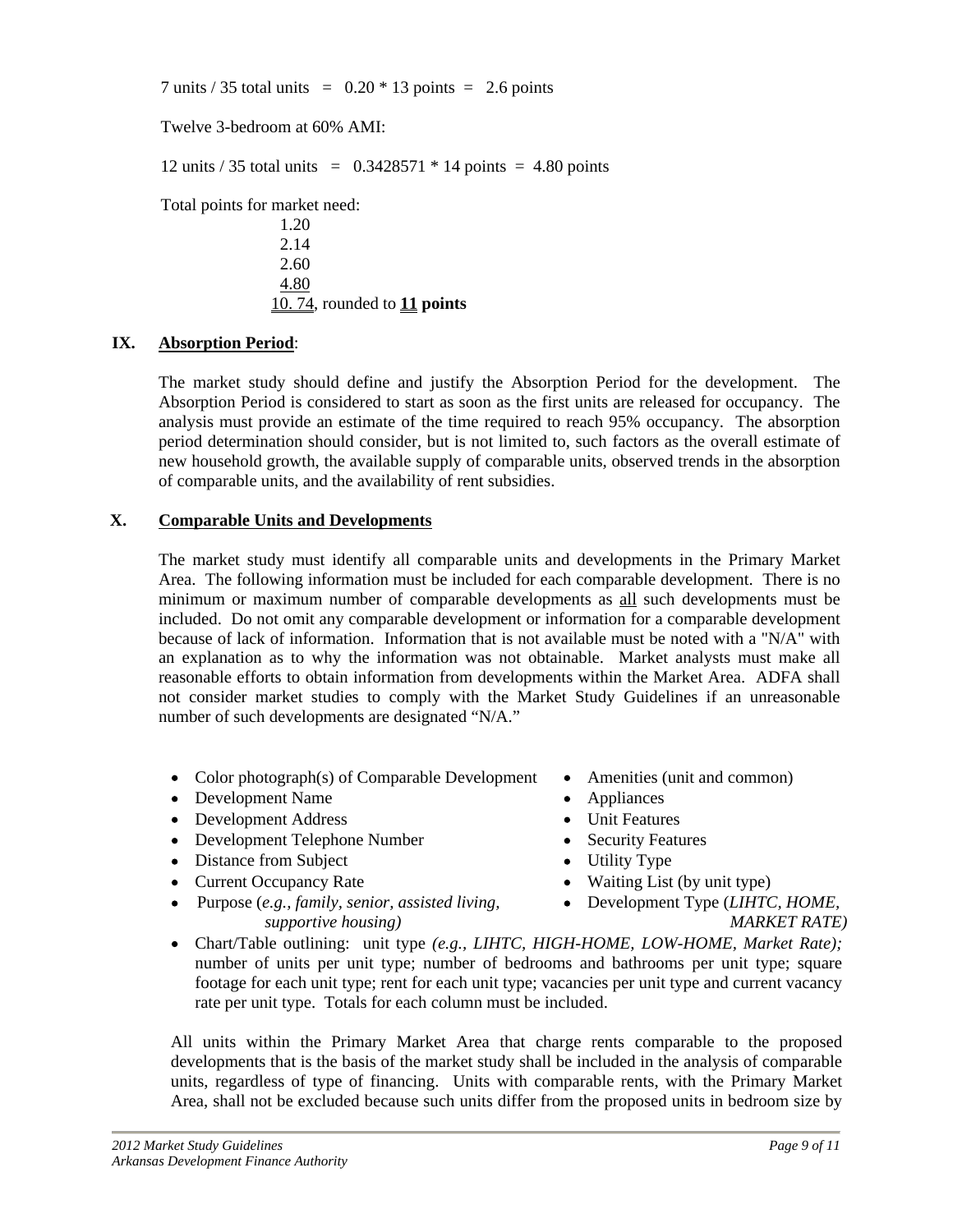one bedroom, i.e., two-bedroom units in the Primary Market Area, if comparable rents, must be included as a comparable unit to one-bedroom units.

Senior developments shall be included as comparable developments, if otherwise comparable under these guidelines or in the professional determination of the market analyst, when determining market need for family developments.

EXCEPTION TO COMPARABLE RENTS: Family developments shall be excluded from comparable developments for purposes of determining market need for senior developments, unless determined comparable in the professional judgment of the market analyst.

#### **XI. Appendix**

The national proprietary data provider for any data entry in the market study must be referenced by footnote with a copy of the source document page included in the Appendix. The footnote should identify the Appendix number of the source document page. All surveys and other data relied on by the market analyst must be included in the Appendix. The Appendix must be separated from the rest of the market study by a tabbed, page divider.

#### **XII. Disclaimer**

The Authority reserves the right, in its sole and absolute discretion, to evaluate the need for the affordable housing proposed to be developed in the Market Area. The Authority is not bound by any recommendation or conclusion of the market analyst and may substitute its own analysis and

conclusions for those submitted by the market analysis.<br>However, the approval of any application for housing tax credits or other ADFA-administered resource is not a determination or representation by ADFA, and cannot and should not be relied upon by any person(s) or entity or entities other than ADFA, that a market need currently exists or will exist in the future that is sufficient to ensure the financial stability of the proposed development.

# **XIII. Compliance**

Failure of the market analyst to comply with any guidelines set forth herein may result in rejection of the proposed development's application from consideration for an award of federal low-income housing tax credits and all other ADFA resources requested. Continued non-compliance, the determination of which is within ADFA's discretion, may result in suspension or permanent removal of the market analyst and all firms with which the market analyst is affiliated from ADFA's approved market study provider list.

#### **XIV. Market Study Analyst – ADFA Approved List**

All market studies submitted as part of an application for housing tax credits must be performed by a market study analyst included on ADFA's Market Study Analyst approved list.

Market study analysts that seek addition to ADFA's approved market study analyst list must submit to the Multi-Family Housing department a copy of (1) a market study prepared by the analyst within the past six (6) months of a proposed development in which rents are restricted by the low-income housing tax credit program, (2) a copy of the market study analyst's resume or curriculum vitae, (3) a copy of the resume or curriculum vitae of the market analyst's firm, if any, and (4) if such market study was not prepared in accordance with ADFA's Market Study Guidelines, a statement signed by the market analyst that the market analyst has reviewed and